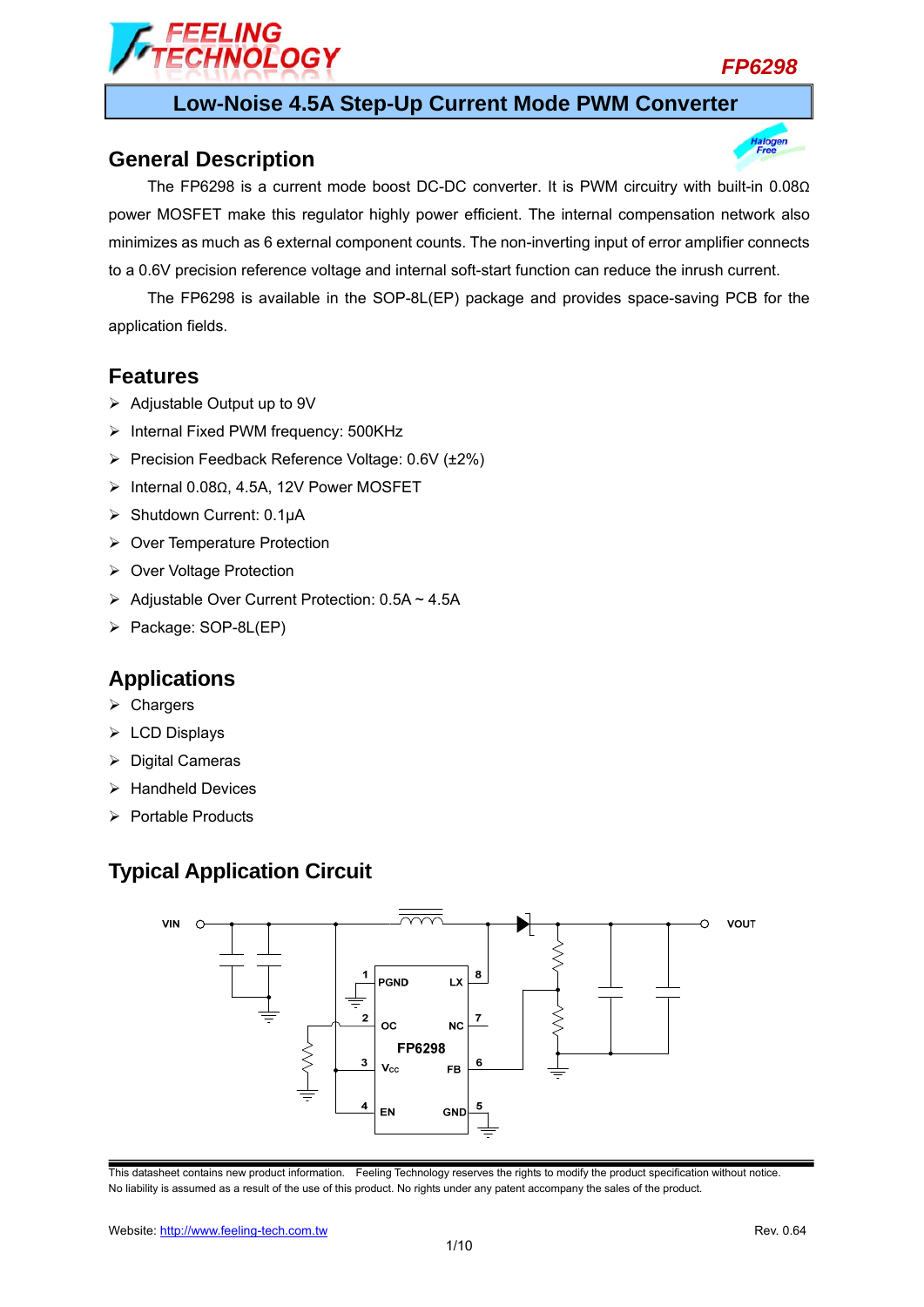

*FP6298* 

### **Function Block Diagram**



## **Pin Descriptions**

#### **SOP-8L(EP)**





| <b>Name</b>    | No. | 1/0       | <b>Description</b>                                         |
|----------------|-----|-----------|------------------------------------------------------------|
| <b>PGND</b>    | 1   | P         | IC Ground                                                  |
| ОC             | 2   |           | Adjustable Current Limit (Floating Available)              |
| <b>Vcc</b>     | 3   | P         | <b>IC Power Supply</b>                                     |
| FN             | 4   |           | Enable Control (Active High)                               |
| <b>GND</b>     | 5   | P         | IC Ground                                                  |
| FB.            | 6   |           | Error Amplifier Inverting Input                            |
| N <sub>C</sub> | 7   | <b>NA</b> | Connect to GND or floating cannot<br>connect to other node |
| IX.            | 8   | Ω         | <b>Power Switch Output</b>                                 |
| FP             | 9   | P         | Exposed PAD (Must connect to Ground)                       |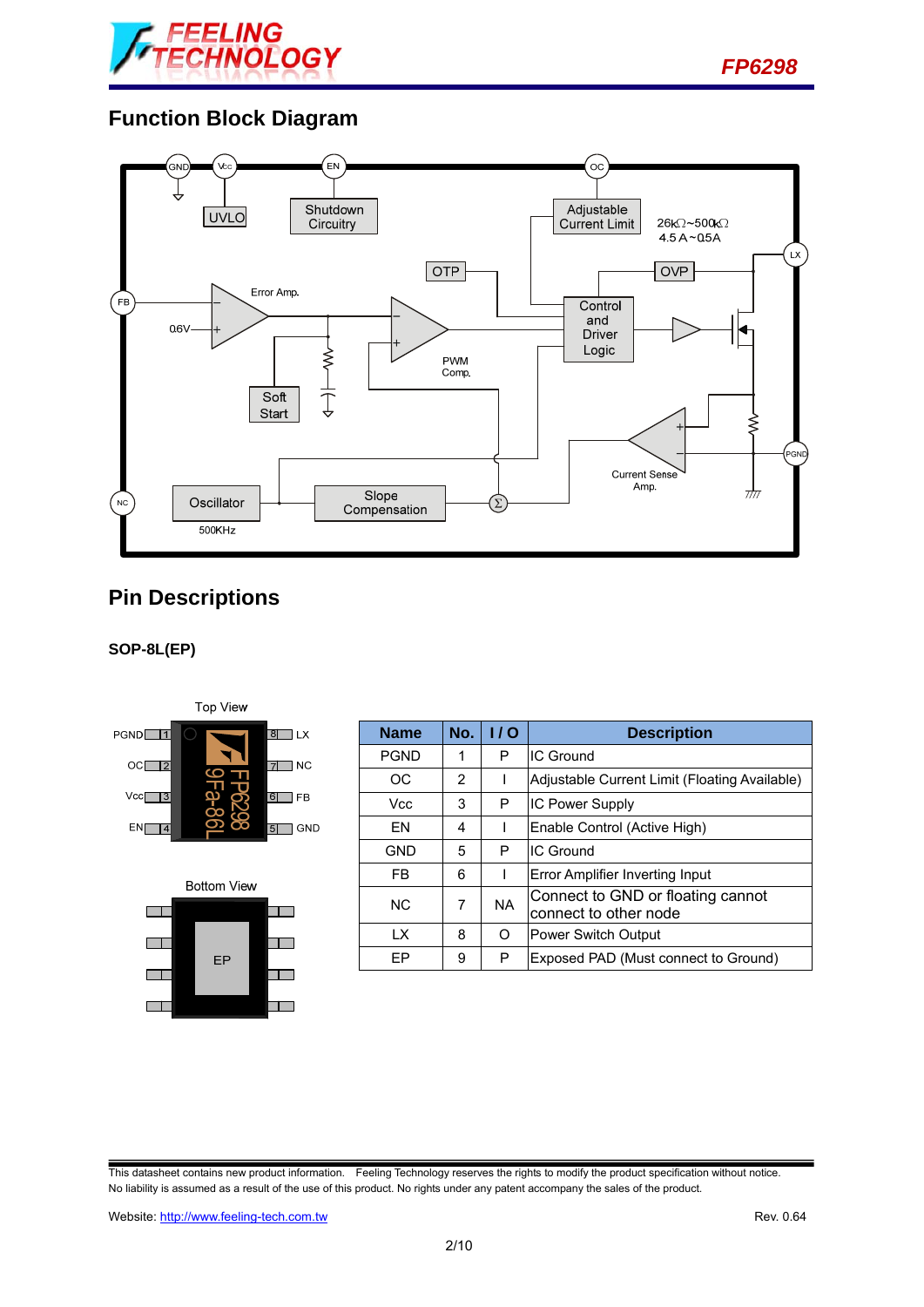



### **Marking Information**

#### **SOP-8L(EP)**



**Halogen Free**: Halogen free product indicator.

**Lot Number**: Wafer lot number's last two digits.

For Example:  $132386TB \rightarrow 86$ 

**Internal ID:** Internal Identification Code.

**Per-Half Month**: Production period indicated in half month time unit.

For Example: January->A(Front Half Month), B(Last Half Month)

February  $\rightarrow$  C(Front Half Month), D(Last Half Month)

Year: Production year's last digit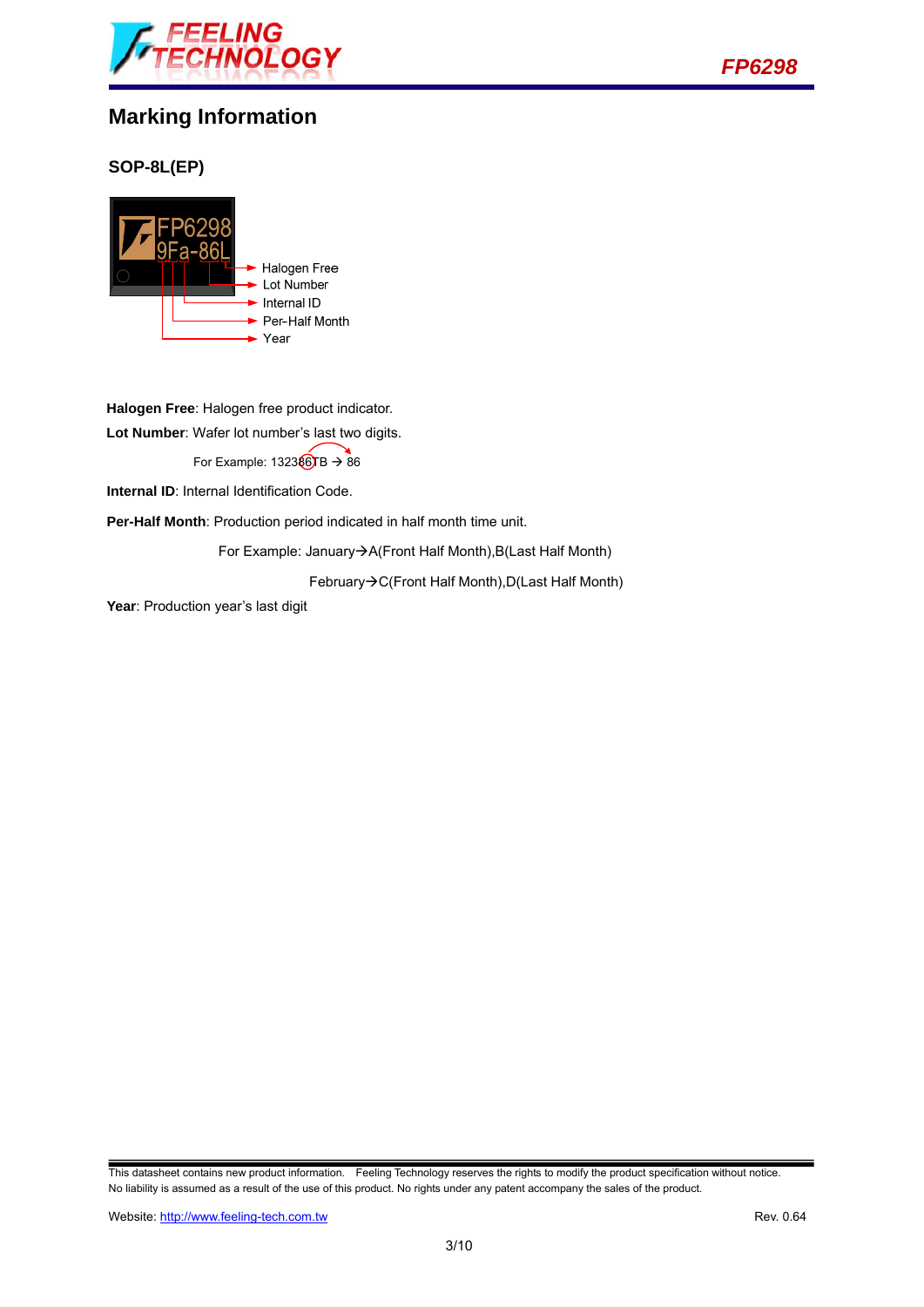



### **Ordering Information**

| <b>Part Number</b> | <b>Operating Temperature</b> | Package    | <b>MOQ</b> | <b>Description</b> |
|--------------------|------------------------------|------------|------------|--------------------|
| FP6298XR-G1        | -40°C ~ 85°C                 | SOP-8L(EP) | 2500EA     | Tape & Reel        |

### **Absolute Maximum Ratings**

| <b>Parameter</b>             | <b>Symbol</b> | <b>Conditions</b>   | Min.  | Typ. | Max.   | <b>Unit</b>     |
|------------------------------|---------------|---------------------|-------|------|--------|-----------------|
| Supply Voltage               | $V_{\rm CC}$  |                     | 0     |      | 6      | v               |
| LX Voltage                   | $V_{LX}$      |                     | 0     |      | 12     | v               |
| <b>EN,FB Voltage</b>         |               |                     | 0     |      | 6      |                 |
| Thermal Resistance (Note1)   | $\theta_{JA}$ | SOP-8L(EP)          |       |      | +83    | $\degree$ C / W |
| Junction Temperature         | $T_{\rm J}$   |                     |       |      | $+150$ | °C              |
| <b>Operating Temperature</b> | $T_{OP}$      |                     | -40   |      | $+85$  | $^{\circ}C$     |
| Storage Temperature          | $T_{ST}$      |                     | $-65$ |      | $+150$ | $^{\circ}C$     |
| Lead Temperature             |               | (soldering, 10 sec) |       |      | $+260$ | °C              |

#### **Note1:**

 $\theta_{JA}$  is measured in the natural convection at  $T_A=25^{\circ}C$  on a low effective thermal conductivity test board of JEDEC 51-3 thermal measurement standard.

## **IR Re-flow Soldering Curve**

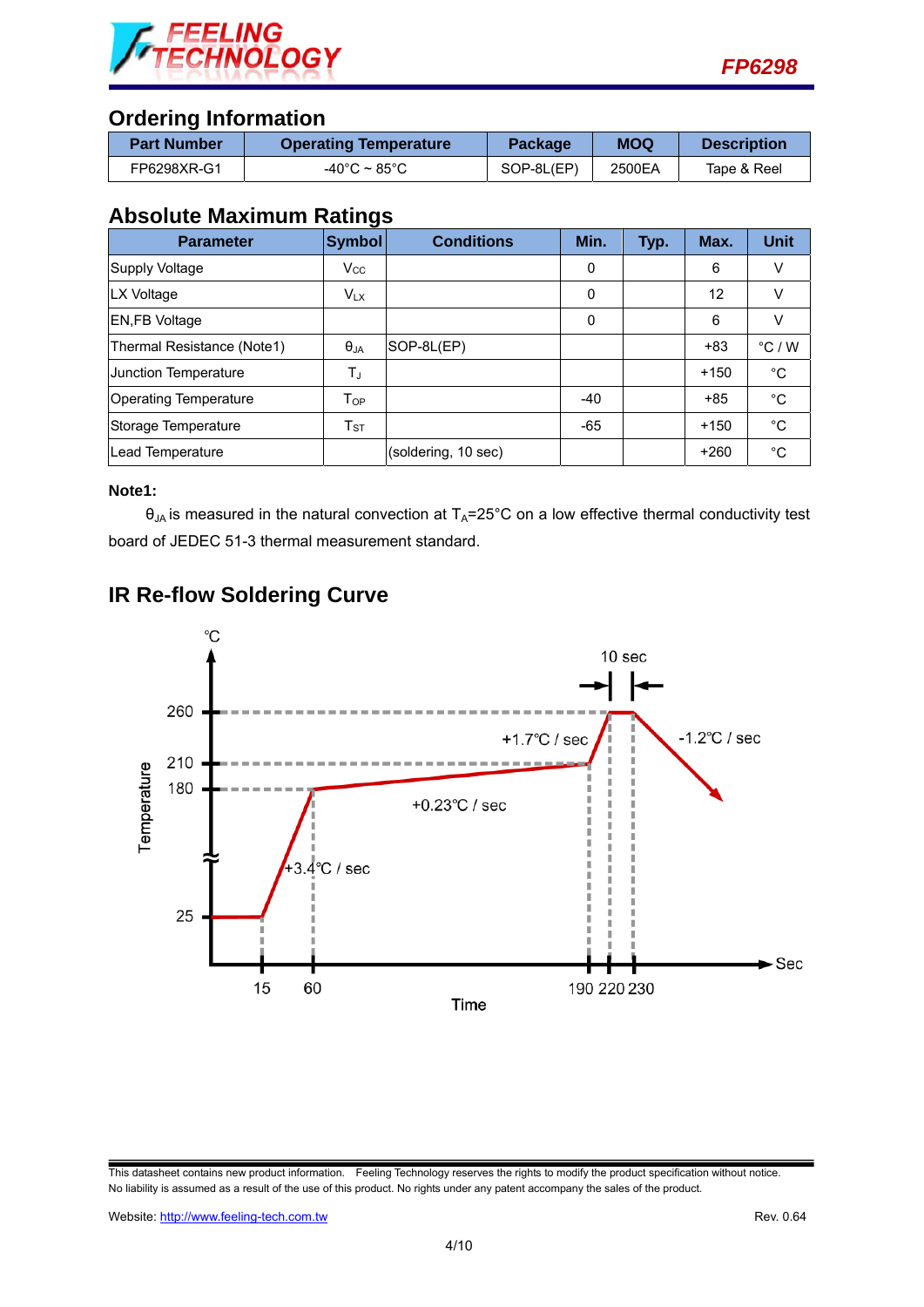



## **Recommended Operating Conditions**

| <b>Parameter</b>            | <b>Svmbol</b> | <b>Conditions</b>   | Min. | Typ. | Max. | Unit   |
|-----------------------------|---------------|---------------------|------|------|------|--------|
| Supply Voltage              | Vın           |                     | 2.6  |      | 5.5  |        |
| Operating Temperature Range |               | Ambient Temperature | -40  |      | +85  | $\sim$ |

### **DC Electrical Characteristics** (V<sub>CC</sub>=3.3V, T<sub>A</sub>=25°C, unless otherwise specified)

| <b>Parameter</b>              | <b>Symbol</b>            | <b>Conditions</b>                                     | Min.  | Typ.   | Max.  | <b>Unit</b>     |
|-------------------------------|--------------------------|-------------------------------------------------------|-------|--------|-------|-----------------|
| <b>System Supply Input</b>    |                          |                                                       |       |        |       |                 |
| Input Supply Range            | $V_{\rm CC}$             |                                                       | 2.6   |        | 5.5   | $\vee$          |
| Under Voltage Lockout         | VUVLO                    |                                                       |       | 2.2    |       | $\vee$          |
| <b>UVLO Hysteresis</b>        |                          |                                                       |       | 0.1    |       | $\vee$          |
| Quiescent Current             | $I_{\rm CC}$             | VFB=0.66V, No switching                               |       | 0.2    |       | mA              |
| <b>Average Supply Current</b> | $_{\text{Lcc}}$          | V <sub>FB</sub> =0.55V, Switching                     |       | 6.5    |       | mA              |
| Shutdown Supply Current       | $I_{\rm CC}$             | $V_{EN} = GND$                                        |       | 0.1    |       | μA              |
| <b>Oscillator</b>             |                          |                                                       |       |        |       |                 |
| <b>Operation Frequency</b>    | F <sub>osc</sub>         |                                                       | 400   | 500    | 600   | KH <sub>Z</sub> |
| Frequency Change with Voltage |                          | $\triangle$ f / $\triangle$ V $ V_{CC}$ =2.6V to 5.5V |       | 5      |       | %               |
| Maximum Duty Cycle            | <b>T</b> <sub>DUTY</sub> |                                                       |       | 90     |       | %               |
| <b>Reference Voltage</b>      |                          |                                                       |       |        |       |                 |
| Reference Voltage             | <b>VREF</b>              |                                                       | 0.588 | 0.6    | 0.612 | $\vee$          |
| Line Regulation               |                          | $V_{CC} = 2.6V - 5.5V$                                |       | 0.2    |       | % / V           |
| <b>Enable Control</b>         |                          |                                                       |       |        |       |                 |
| Enable Voltage                | $V_{EN}$                 |                                                       | 0.96  |        |       | V               |
| Shutdown Voltage              | $V_{EN}$                 |                                                       |       |        | 0.6   | $\vee$          |
| <b>MOSFET</b>                 |                          |                                                       |       |        |       |                 |
| On Resistance of Driver       | $R_{DS(ON)}$             | $I_{LX} = 2A$                                         |       | 0.08   |       | Ω               |
| <b>Protection</b>             |                          |                                                       |       |        |       |                 |
| <b>OCP Current</b>            | $I_{OCP}$                |                                                       |       | 4.5    |       | A               |
| Adjustable OCP Current        | $I_{OCP}$                | With External Resistor:<br>26k~500k                   | 0.5   |        | 4.5   | A               |
| OTP Temperature               | T <sub>OTP</sub>         |                                                       |       | $+150$ |       | $^{\circ}C$     |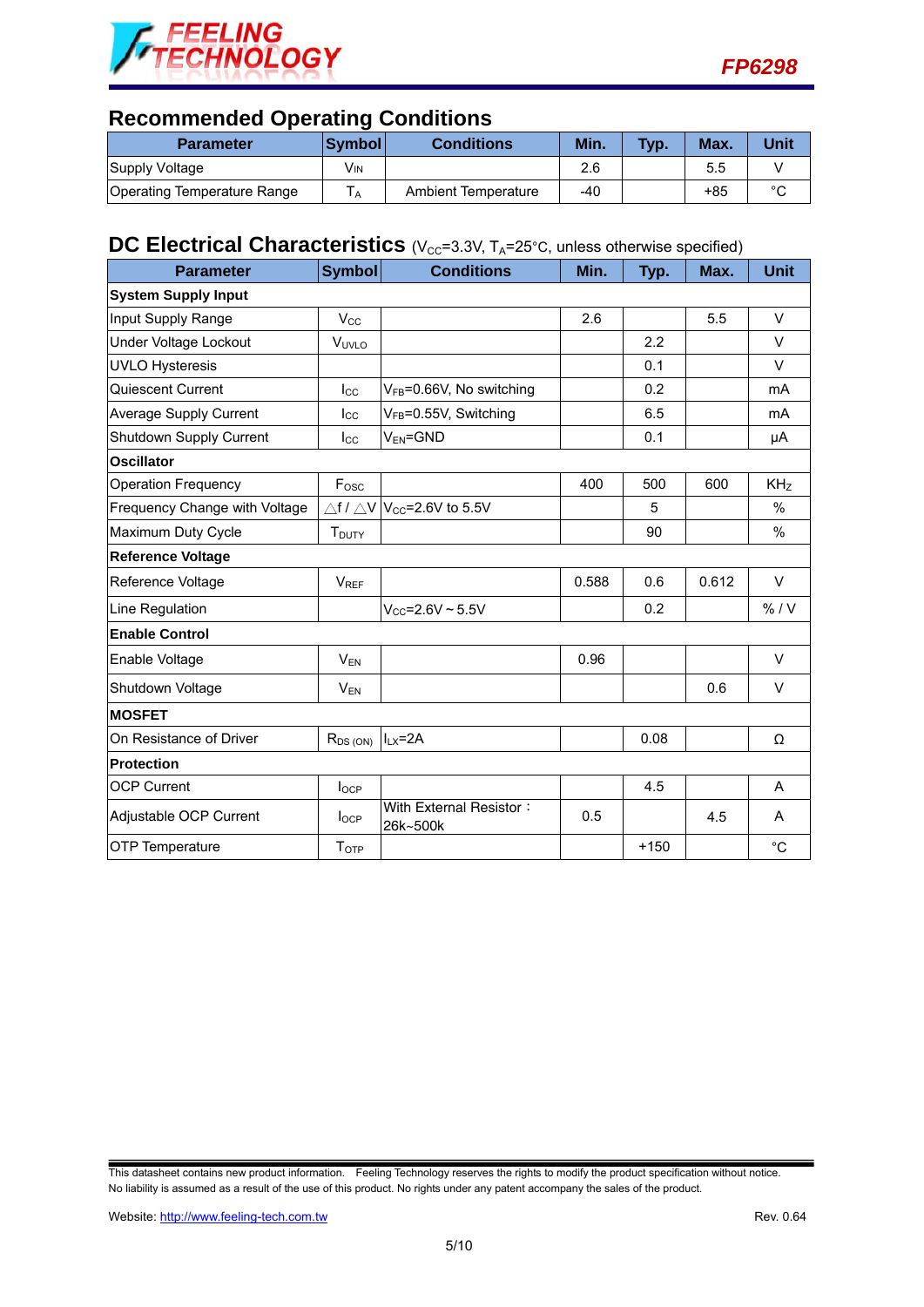

## **Function Description**

#### **Operation**

The FP6298 is a current mode boost converter. The switching frequency is 500KHz and operates with pulse width modulation (PWM). Build-in 12V / 4.5A MOSFET provides a high output voltage. The control loop architecture is peak current mode control; therefore slope compensation circuit is added to the current signal to allow stable operation for duty cycles larger than 50%.

#### **Soft Start Function**

Soft start circuitry is integrated into FP6298 to avoid inrush current during power on. After the IC is enabled, the output of error amplifier is clamped by the internal soft-start function, which causes PWM pulse width increasing slowly and thus reducing input surge current.

#### **Current Limit Program**

A resistor between OC and GND pin programs peak switch current. The resistor value should be between 26k to 500k. The current limit will be set from 4.5A to 0.5A. Keep traces at this pin as short as possible. Do not put capacitance at this pin. To set the over current trip point according to the following equation:

$$
I_{\text{OCP}} = \frac{110000}{R3} + 0.3
$$

#### **Over Temperature Protection (OTP)**

FP6298 will turn off the power MOSFET automatically when the internal junction temperature is over 150°C. The power MOSFET wake up when the junction temperature drops 30°C under the OTP threshold temperature.

#### **Over Voltage Protection (OVP)**

In some condition, the resistive divider may be unconnected, which will cause PWM signal to operate with maximum duty cycle and output voltage is boosted higher and higher. The power MOSFET will be turned off immediately, when the output voltage exceeds the OVP threshold level. The FP6298's OVP threshold is 12V.

This datasheet contains new product information. Feeling Technology reserves the rights to modify the product specification without notice. No liability is assumed as a result of the use of this product. No rights under any patent accompany the sales of the product.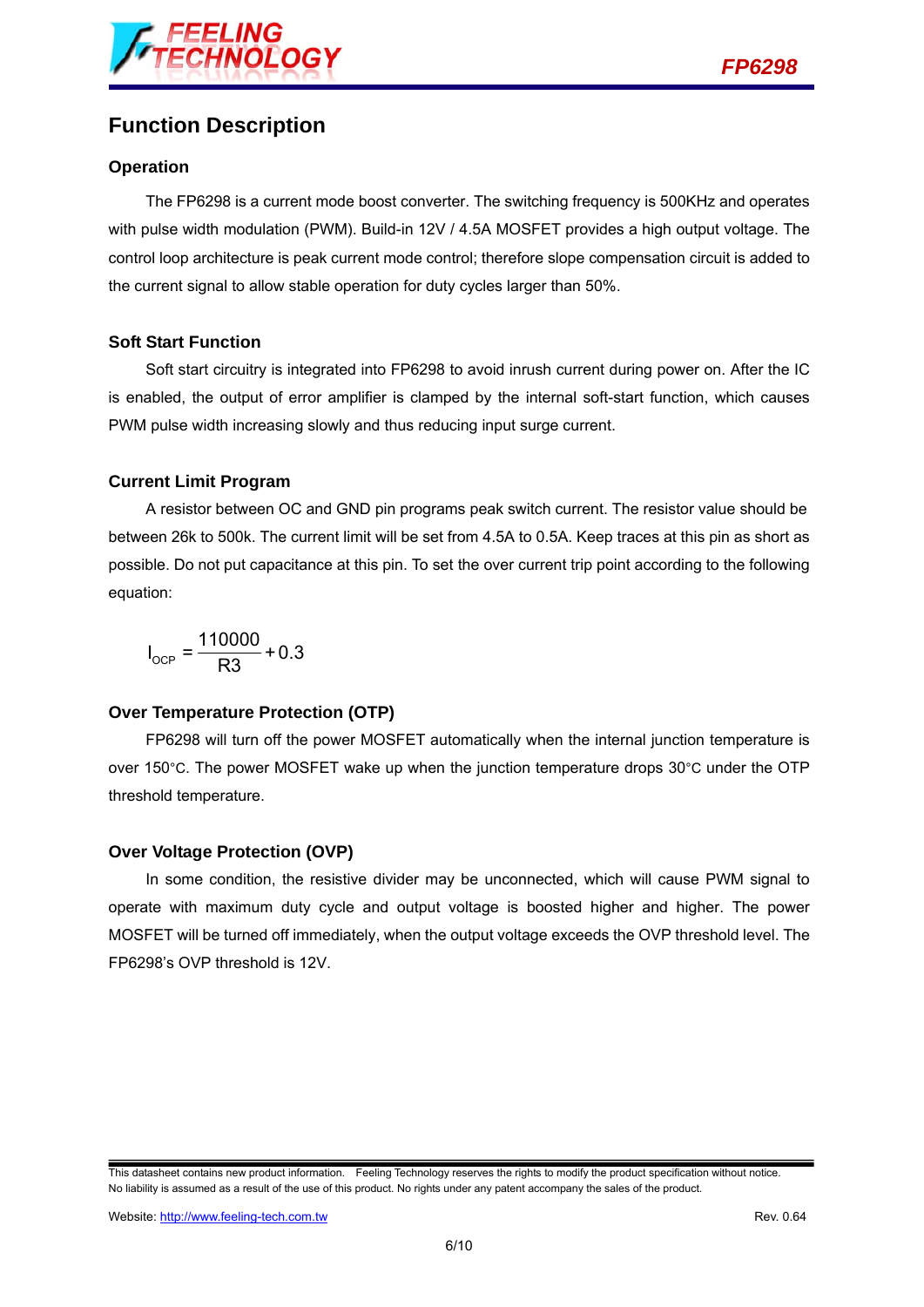

### **Application Information**

#### **Inductor Selection**

Inductance value is decided based on different condition. 3.3uH to 4.7µH inductor value is recommended for general application circuit. There are three important inductor specifications, DC resistance, saturation current and core loss. Low DC resistance has better power efficiency.

#### **Capacitor Selection**

The output capacitor is required to maintain the DC voltage. Low ESR capacitors are preferred to reduce the output voltage ripple. Ceramic capacitor of X5R and X7R are recommended, which have low equivalent series resistance (ESR) and wider operation temperature range.

#### **Diode Selection**

Schottky diodes with fast recovery times and low forward voltages are recommended. Ensure the diode average and peak current rating exceed the average output current and peak inductor current. In addition, the diode's reverse breakdown voltage must exceed the output voltage.

#### **Output Voltage Programming**

The output voltage is set by a resistive voltage divider from the output voltage to FB. The output voltage is:

$$
V_{OUT}=0.6V\left(1+\frac{R1}{R2}\right)
$$

#### **Layout Considerations**

- 1. The power traces, consisting of the GND trace, the LX trace and the  $V_{\text{CC}}$  trace should be kept short, direct and wide.
- 2. LX、L and D switching node, wide and short trace to reduce EMI.
- 3. Place C<sub>IN</sub> near V<sub>CC</sub> pin as closely as possible to maintain input voltage steady and filter out the pulsing input current.
- 4. The resistive divider R1and R2 must be connected to FB pin directly as closely as possible.
- 5. FB is a sensitive node. Please keep it away from switching node, LX.
- 6. The GND of the IC,  $C_{IN}$  and  $C_{OUT}$  should be connected close together directly to a ground plane.

This datasheet contains new product information. Feeling Technology reserves the rights to modify the product specification without notice. No liability is assumed as a result of the use of this product. No rights under any patent accompany the sales of the product.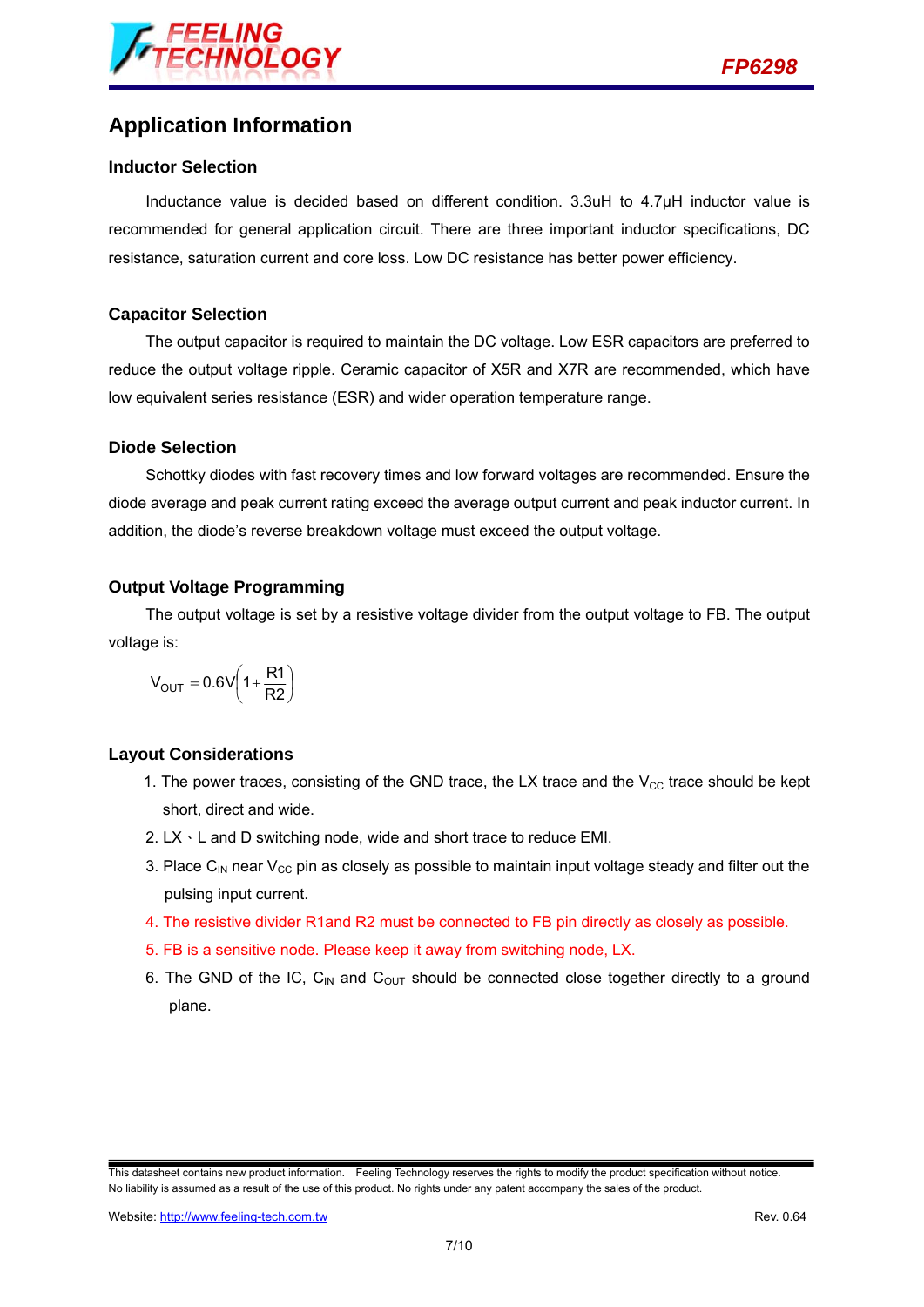



Suggested Layout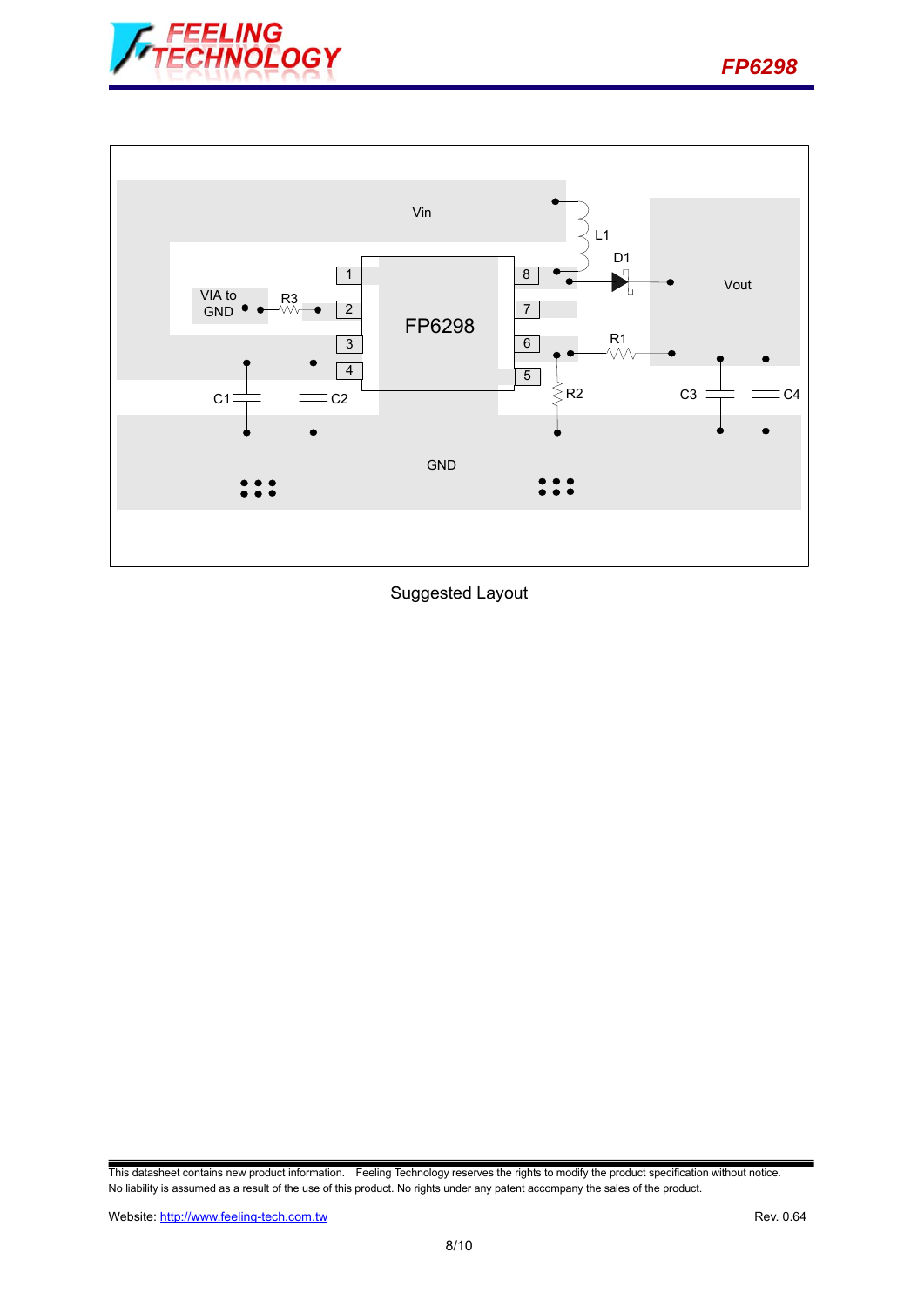

# **Typical Application**



Note: Don't pull the Vout back to the FP6298's Vcc pin. When the system receives the noise, it will lead to Vout ripple too high and over the absolute maximum rating of the Vcc pin.